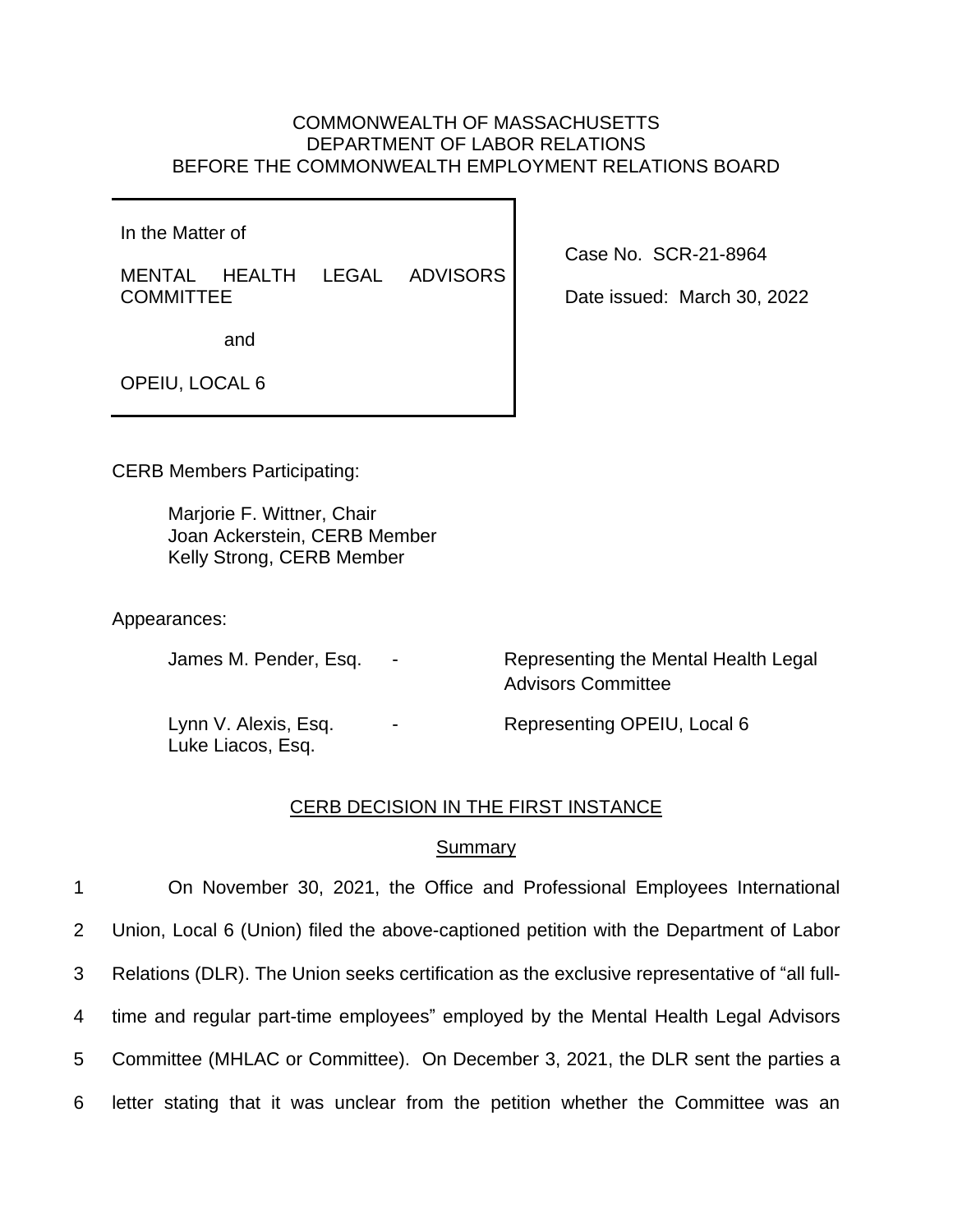"employer or public employer," or whether the petitioned-for employees were "public employees," within the meaning of Section 1 of the M.G.L. c. 150E (the Law). The DLR therefore asked the parties to show cause why the petition should not be dismissed for lack of jurisdiction. The DLR asked the parties to address three CERB decisions in their responses: Commonwealth of Massachusetts Chief Administrative Justice and Massachusetts Defenders Staff Association, 5 MLC 1699, SCR-2121 (March 9, 1979); Committee for Public Counsel Services, 20 MLC 1201, SCR-2212 (September 29, 1993); and Committee for Public Counsel Services, 42 MLC 87, WMAP-15-4647 (August 31, 2015).

 Both parties filed timely responses to the letter, and the MHLAC filed a rebuttal to the Union's response. After reviewing all the responses, the Commonwealth Employment Relations Board (CERB) concludes that because the MHLAC is not an employer within the meaning of Section 1 of the Law, the petitioned-for employees are not public employees entitled to collective bargaining rights under the Law. We therefore dismiss the petition for lack of jurisdiction.

## **Background**

#### MHLAC

 The MHLAC was established in 1973 to advance the rights and opportunities of persons with mental health challenges through legal and policy advocacy, and training and education programs. It has offices in Quincy, Massachusetts. As set forth in its enabling statute, M.G.L. c. 221, §34E, the MHLAC is comprised of fourteen practicing attorneys from each of the Commonwealth's mental health regions. The Supreme Judicial Court (SJC) appoints the members to the Committee for four-year terms.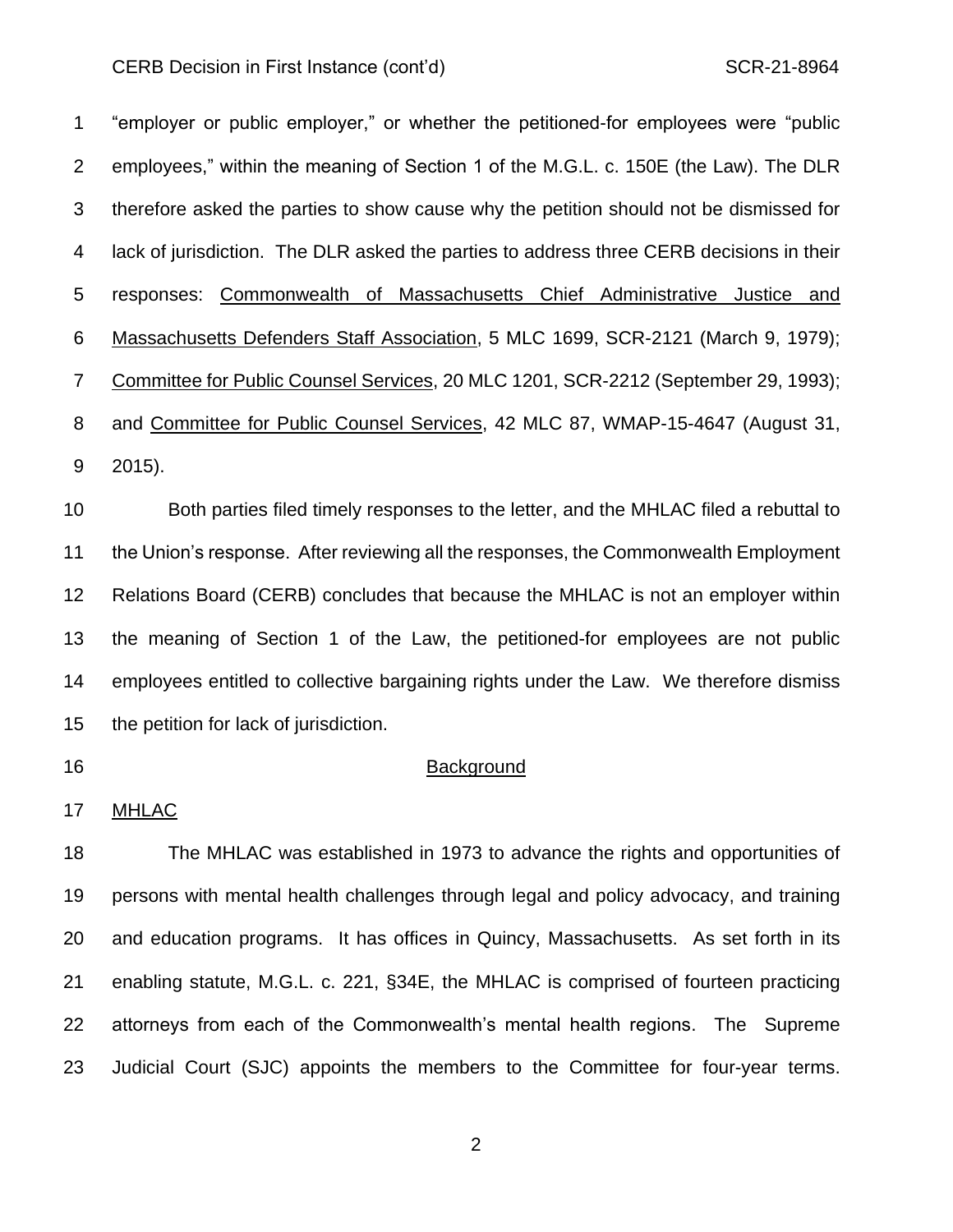Committee members serve without compensation (except for reimbursable travel costs) and may be removed by the SJC. M.G.L. c. 221, §34E.

 The MHLAC's website, *https://mhlac.org* (last accessed March 22, 2022), describes its mission, policy initiatives, and the services that it provides in support of those initiatives to individuals with mental health challenges, public counsel, legal services 6 attorneys, social workers, judges, and the general public.<sup>1</sup> These services include its Employment Discrimination and Advocacy Project, which provides legal counseling and representation to low income people living with mental illness, and its Family Law Project, which provides legal representation and assistance to low income parents diagnosed with a mental illness or psychiatric disability who are seeking to access or regain custody of their children. The MHLAC also represents students with disabilities in education issues, such as entitlement to special education services and discipline matters. In addition to representing individuals, its legal services include engaging in class-based litigation and filing amicus briefs in appellate cases where important mental health issues are raised. The MHLAC maintains a 24/7 telephone intake line, and provides intake forms on its website.

 The other major component of the MHLAC's work is engaging in legislative and administrative advocacy and public education efforts related to the rights of persons with

<sup>&</sup>lt;sup>1</sup> The MHLAC referenced its website in its response to the show cause letter.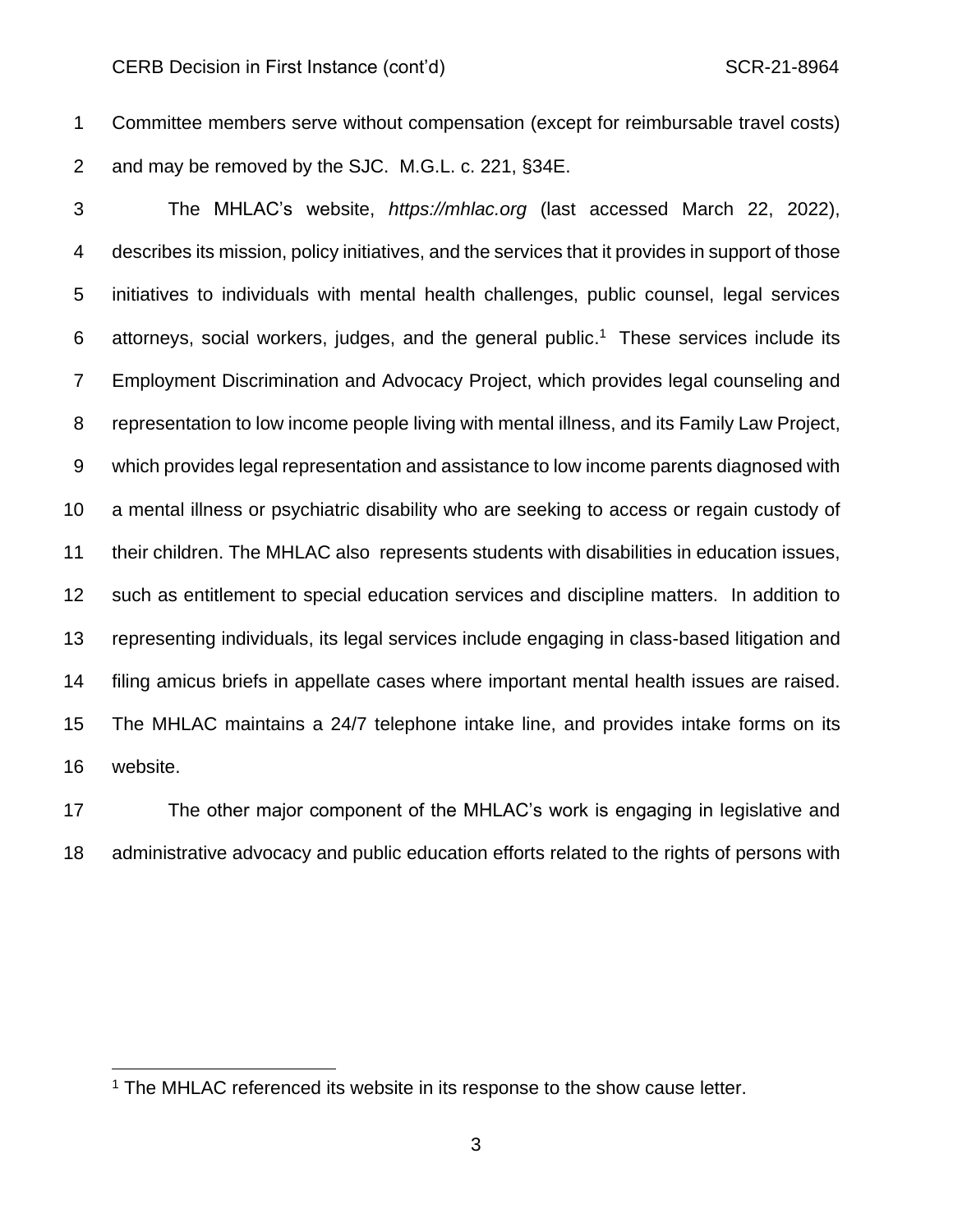1 disabilities.<sup>2</sup> The MHLAC may engage in such efforts alone or in conjunction with 2 community groups, coalitions or task forces. $3$ 

3 Funding

 The MHLAC is funded by a combination of public and private funding. It is one of seven agencies or entities within the judiciary that receives annual appropriations under 6 a line item from the state legislature. $4$  In FY 2022, the Legislature appropriated \$2,272,480.00 to the MHLAC for wages and salaries, employee benefits and operating 8 expenses.<sup>5</sup> In addition to state funding, the MHLAC "shall be eligible for federal funds and may accept gifts, donations, grants, contributions or appropriations, which may be received from any source, public or private, to be held, used or expended for any purpose related to the duties of the committee and, in the case of a grant, in accordance with the terms and conditions of such grant." M.G.L. c. 221, §34E, Para. 8. Such funds must be deposited in the Mental Health Legal Advisors Committee Trust. Id.

14 Staff

 $2$  See M.G.L. c. 221, §34E, Para. 4 ("It shall be the duty of the committee to conduct a continuing program of information with regard to the legal rights of patients and residents at all mental health and intellectual disability facilities in the commonwealth ….")

 $3$  The statute permits the Committee to "enter into contracts to provide or receive services with any federal or state entity, with any group or individuals, whether for profit or nonprofit, or with any voluntary or charitable group, association or organization including any bar association or foundation." M.G.L. c. 221, §34E, Para. 8.

<sup>4</sup> The other six are the: 1) SJC, 2) Commission on Judicial Conduct, 3) Board of Bar Examiners, 4) Committee for Public Counsel Services, 5) Appeals Court, and 6) Trial Court. See generally

*https://budget.digital.mass.gov/summary/fy22/enacted/judiciary?tab=budgetsummary.* (last accessed on March 22, 2022).

<sup>5</sup> See *https://budget.digital.mass.gov/summary/fy22/enacted/judiciary/mental-healthlegal/03212000* (last accessed on March 22, 2022).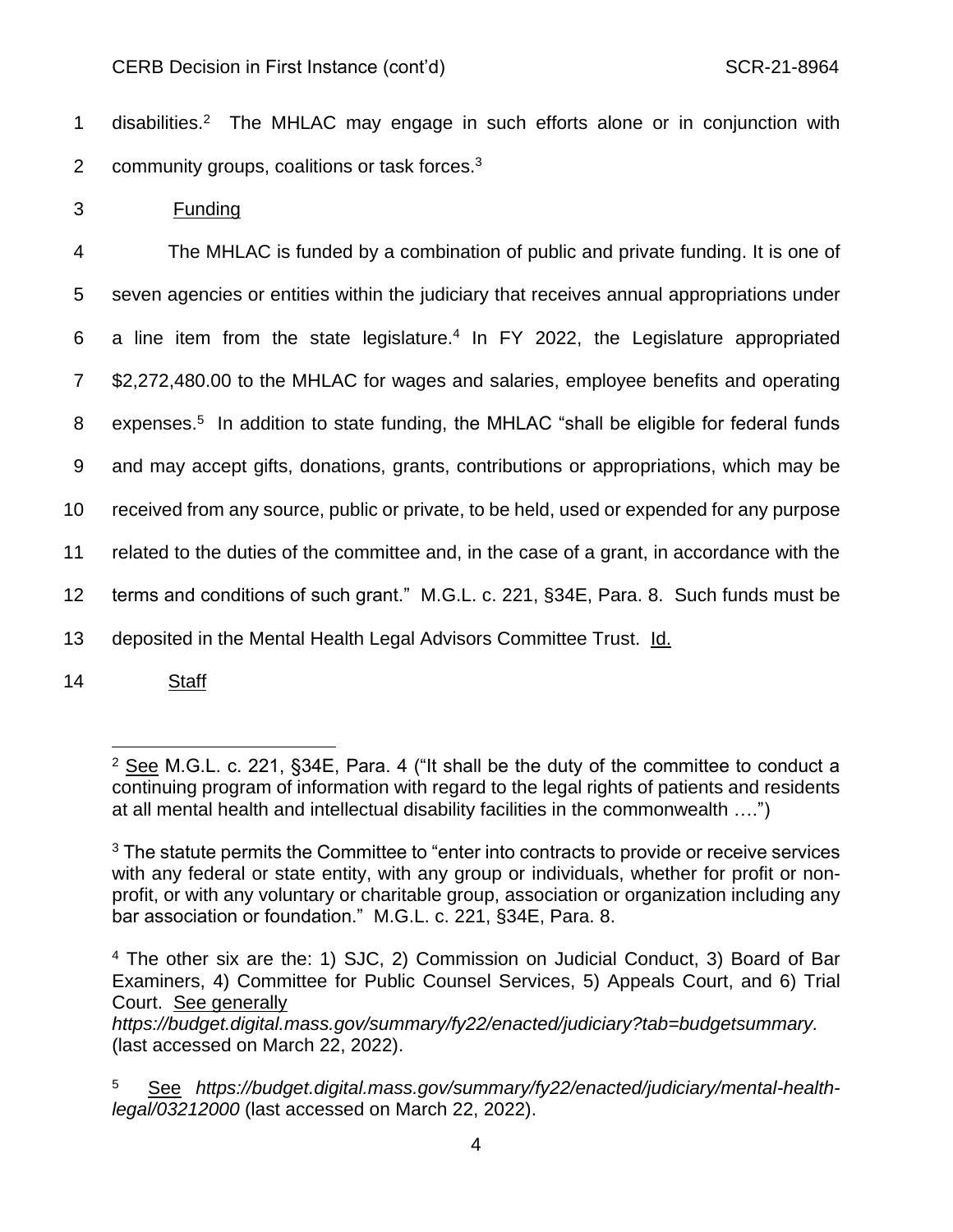The MHLAC performs its functions through its staff, volunteers, outside attorneys and interns. Its staff includes an Executive Director, whom the Committee "shall annually appoint and may at any time remove." M.G.L. c. 221, §34E, Para. 1. The statute requires the MHLAC to "appoint such clerical or other nonprofessional staff assistants as may be necessary to carry out the duties of the committee." Id. at Para. 3. In addition to the Executive Director, the website reflects that the MHLAC staff includes employees in the following titles: Deputy Director, Staff Attorney (5), Legislative Director and Senior Health Policy Analyst, Supervising Attorney for the MHLAC's Family Law Project, Senior Supervising Attorney, Family Law Project Attorney, Intake Coordinator, Fiscal and 10 Operations Manager, and Paralegal.<sup>6</sup> See *https://mhlac.org/staff/* (last accessed March 23, 2022).

 The website also has a section regarding job openings. Applicants for open positions are instructed to email, fax or mail their application to the MHLAC. See *http://mhlac.org/employment-opportunities/* (last accessed on March 23, 2022).

## Opinion

 Section 1 of the Law defines "employee" or "public employee" in relevant part, to mean "any person in the executive or judicial branch of a government unit employed by a public employer." Because Section 2 of the Law only grants to "employees" the "right of self-organization and the right to form or join. . . any employee organization for the purpose of bargaining collectively," our jurisdiction over this petition turns on whether the

 Other than seeking a unit of "all full-time and regular part-time employees," and stating that this unit has thirteen employees, the petition does not specify any of the titles that it seeks to include or exclude from that unit. We assume for purposes of this ruling only that the petitioned-for employees include some or all of the staff titles listed above.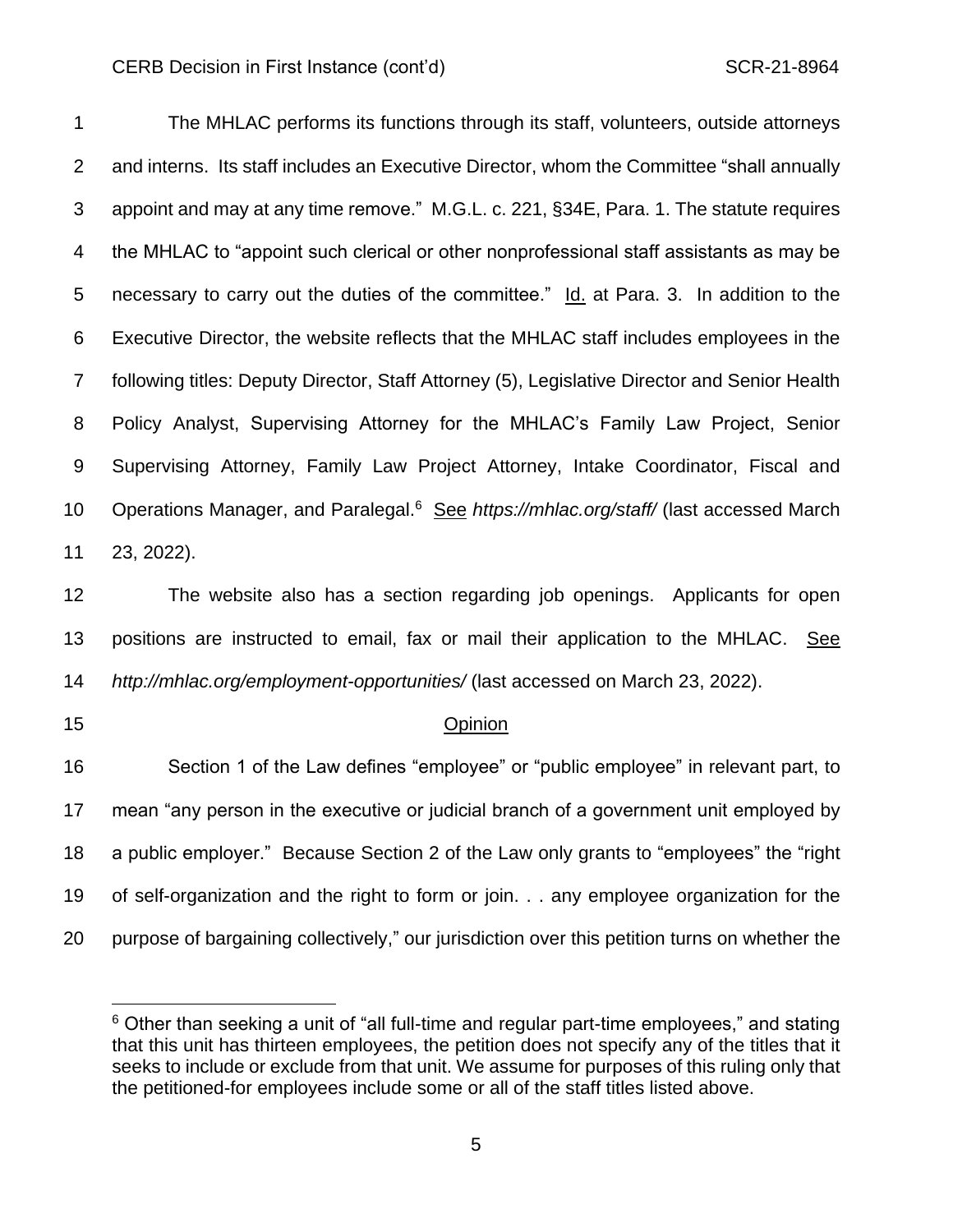1 petitioned-for employees are statutory employees within the meaning of Section 1 of the 2 Law.

 This is a two-part inquiry. We must first consider whether the MHLAC staff are persons in the executive or judicial branch of a government unit. The CERB first considered this issue in 1979 with respect to employees employed by the now-defunct 6 Massachusetts Defenders Committee (MDC),<sup>7</sup> an organization quite similar to the MHLAC that was established by M.G.L. c. 221,§34D for the purpose of providing counsel for indigent criminal defendants. Commonwealth of Massachusetts, 5 MLC at 1699. The CERB determined that employees of the MDC were employed in the judicial branch of government because, among other things, the SJC could appoint and remove MDC committee members; the MDC's budget was included as a line item in the budget for the 12 judicial branch;<sup>8</sup> and the SJC, acting through the MDC's committee members, had the responsibility for the oversight and supervision of the MDC. Id. at 1703. Finding no evidence of a "significant relationship" between the MDC and either the executive or legislative branches, the CERB concluded that the MDC was properly treated as part of the judicial branch of government. Id. Based on virtually identical factors, the same result must obtain here.

<sup>7</sup> M.G.L. c. 221, 34D was repealed in 1983 by St. 1983, c. 673, §3. The Committee for Public Counsel Services, which performs similar services, was established the same year by St. 1983, c. 673, §1. In Committee for Public Counsel Services, supra, the CERB dismissed a petition filed by the National Association of Government Employees (NAGE) seeking to represent these employees. NAGE argued that the petitioned-for employees were "state employees" employed by the Commissioner of Administration, w the statutory employer for employees of the executive branch under Section 1 of the Law. The CERB rejected this argument, finding "scant" evidence of any authoritative relationship between CPCS employees and the Commissioner of Administration. 20 MLC at 1205-1206.

<sup>&</sup>lt;sup>8</sup> As is the case now, this section of the budget included the MHLAC. 5 MLC at 1700.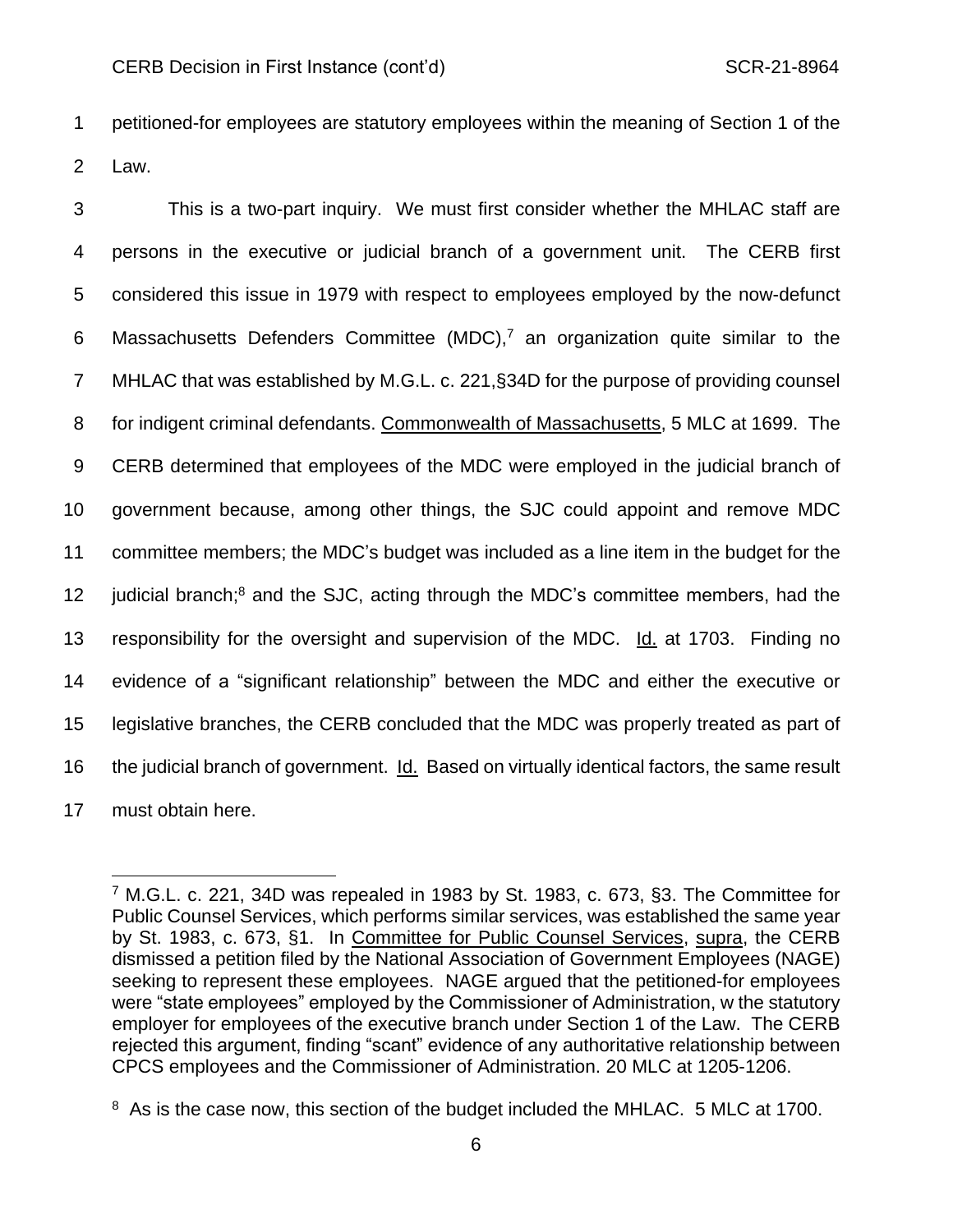Therefore, we must next examine whether the petitioned-for employees are employed by a public employer. Section 1 of the Law states in pertinent part that "in the case of judicial employees, the employer shall be the court administrator of the trial court or any individual who is designated by him to represent him or act in his interest in dealing with judicial employees." Here, there is no evidence and the Union does not dispute that the court administrator of the trial court is not the employer of the petitioned-for employees. Pursuant to M.G.L. c. 211B, §12, the court administrator is appointed by the SJC and exercises "executive control" over the office of court management within the trial court, "to support judicial functions, performance and management of the trial court." There is no evidence that the MHLAC is part of the trial court, that its employees work within the office of court management or that the court administrator exerts any control whatsoever over the MHLAC staff. Thus, treating the court administrator as the statutory employer and requiring him or her to bargain with employees without having the ability to set working conditions would obstruct effective bargaining. Commonwealth of Massachusetts, 5 MLC at 1706. Moreover, because the MHLAC staff regularly advocate for their clients before court employees, bargaining with its staff could place the court administrator in the position of improperly restricting through collective bargaining the resources available to advocates in the court system or improperly being too lenient and not fulfilling the court administrator's statutory functions. Id.

20 The Union argues that the Commonwealth of Massachusetts and Committee for Public Counsel Services decisions do not control the outcome of this case, however, because it did not name the court administrator as the statutory employer on its petition – it named the MHLAC itself. It argues that pursuant to Section 1, the statutory employer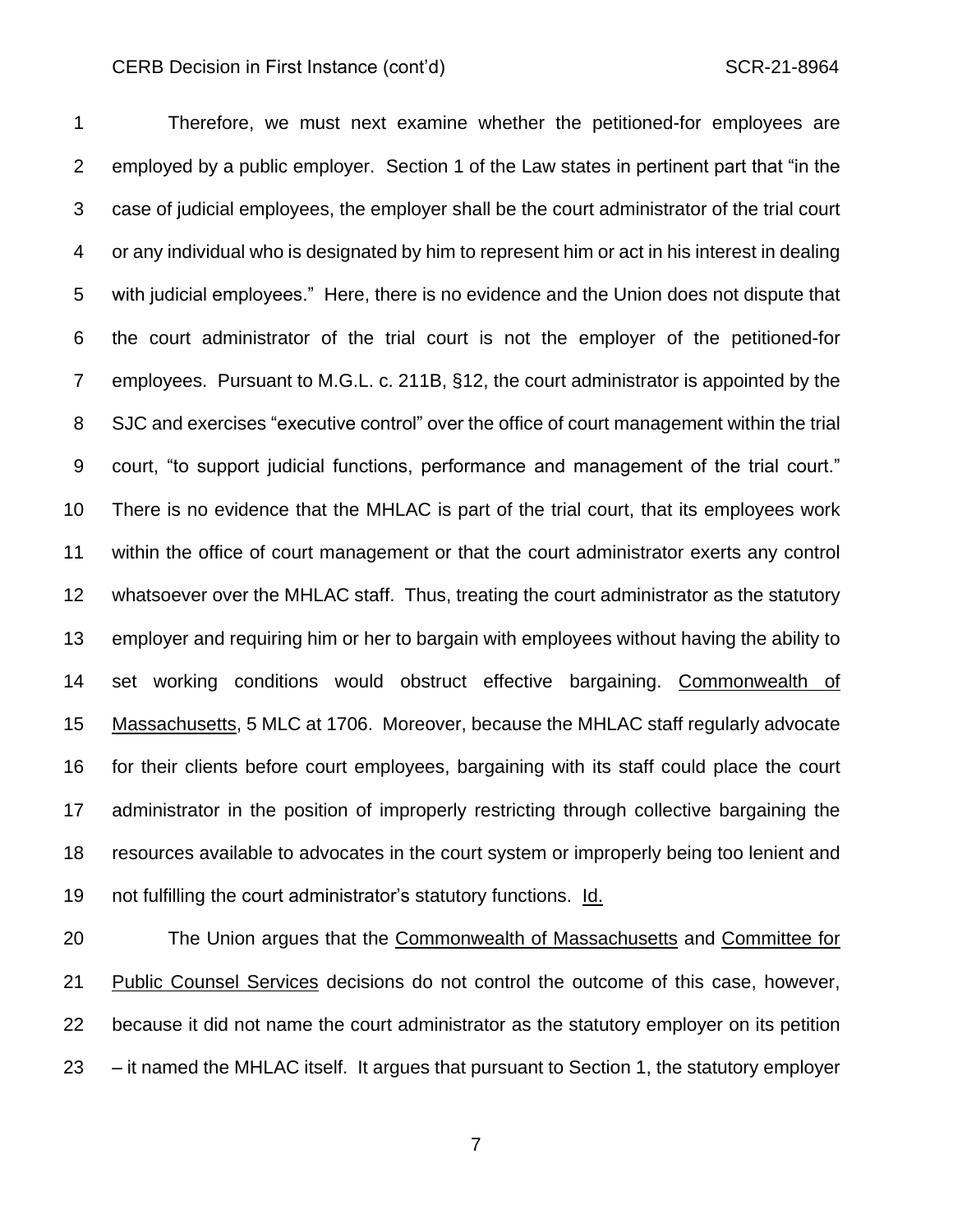for judicial employees includes individuals designated by the court administrator to "represent him or act in his interest." The Union states that in this case, "the court administrator as appointed by the [SJC] has 'designated' the [MHLAC] to 'act in his interest in dealing with judicial employees.'" As such, the Union claims that the MHLAC "controls all aspects of the conditions and terms of employment for its employees who are tasked with fulfilling its mission, as designated pursuant to M.G.L. c. 221, §34E."

 The problem with this argument is that there is no evidence that the court administrator ever designated the MHLAC to act in its interest. Rather, the evidence shows that the SJC appoints the Committee, which in turn appoints an Executive Director. There is no evidence that the MHLAC answers to, takes direction from, consults with, or otherwise represents the court administrator in any respect in its dealings with the MHLAC's employees. Rather, the MHLAC is granted statutory discretion over the funds it receives and over hiring staff. To the extent the Union is suggesting that a relationship between the court administrator and the MHLAC exists because both are appointed by the SJC, that fact, without more, fails to establish any type of relationship, much less an agency relationship, between the two. Further, the court administrator designating the MHLAC to "act in its interest" would trigger the same policy concerns addressed above due to the nature of the advocacy work that the MHLAC staff performs and the MHLAC's ability, as agent for the court administrator, to restrict or expand through collective bargaining, the resources available to those advocates.

 We note finally that the Legislature has been aware since at least 1979 that the CERB has declined to extend collective bargaining rights to judicial branch employees, who, like the MHLAC staff, do not work under the control of the statutory employer for